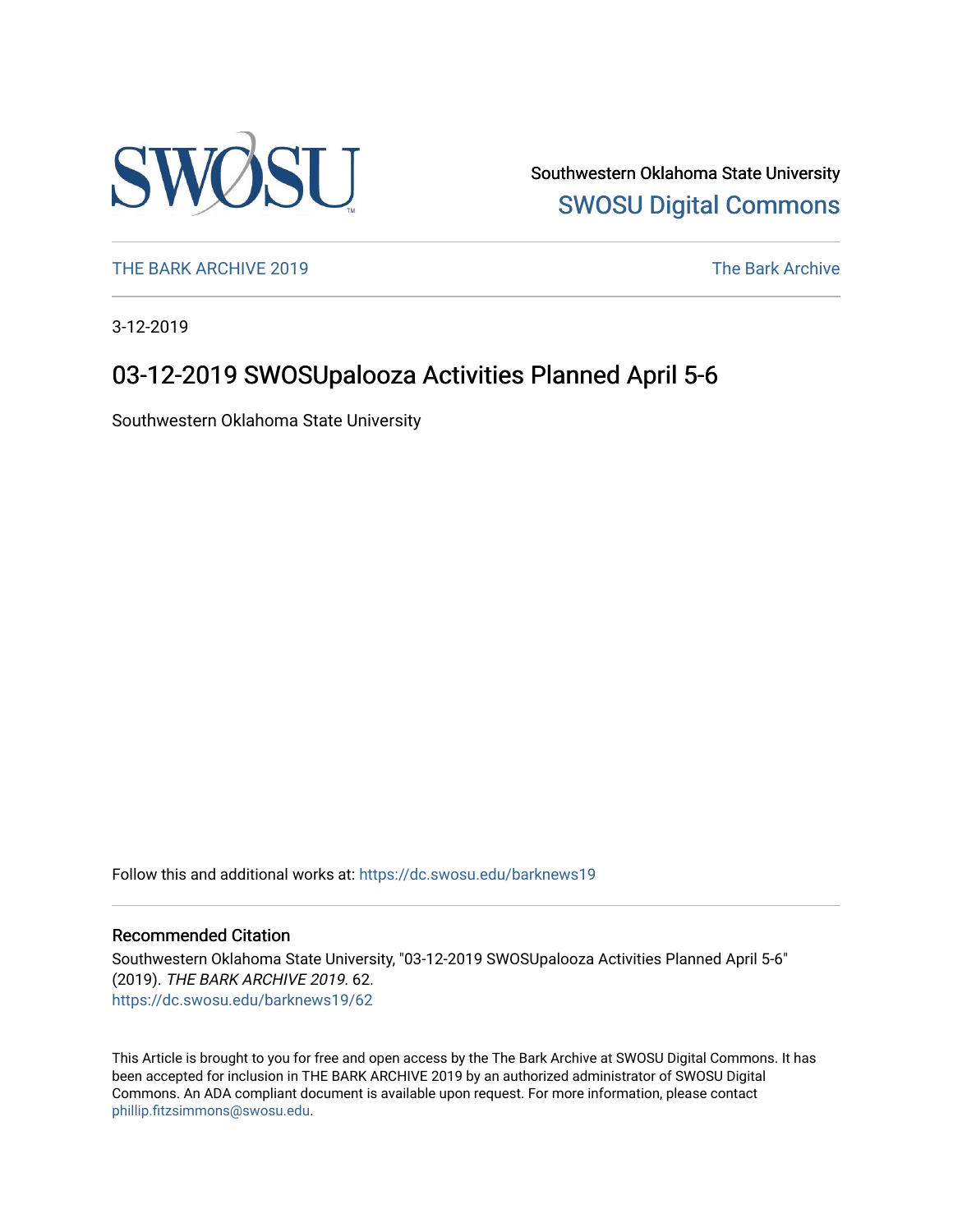



# **SWOSUpalooza Activities Planned April 5-6**

Parker McCollum and the Read Southall Band are the featured artists at this year's SWOSUpalooza coming up Friday, April 5, in the Pioneer Cellular Event Center on the Weatherford campus, and a full day of activities are planned on Saturday, April 6, as part of SWOSUpalooza and Crowder Lake University Park Opening Day.

The SWOSU Panorama Series and SWOSU Student Government Association (SGA) are sponsors of the Friday night concert. Featured musicians are Parker McCollum, Read Southall Band and opener Hunter Thomas.

Advance tickets are \$15 and on sale in the Public Relations & Marketing Office (HAB 205) or online at https://share.swosu.edu/SWOSUpalooza.

On Saturday, April 6, more music, food and games are planned from 10 a.m. until 5 p.m. at Crowder Lake University Park.

Live music, food trucks, games and more are planned at Crowder Lake, located south of Weatherford. The SGA and Crowder Lake staff have planned a free day of activities. Featured music acts are Scott Hand, Grant Scowden, Jared Deck and Keelan Donovan. There will be five food trucks to purchase food items, including The Redbird Coffee Cart, Dubtown Dawgs, Smokin' W Haystack, dough MG and Mr. Yeti's Snowballs.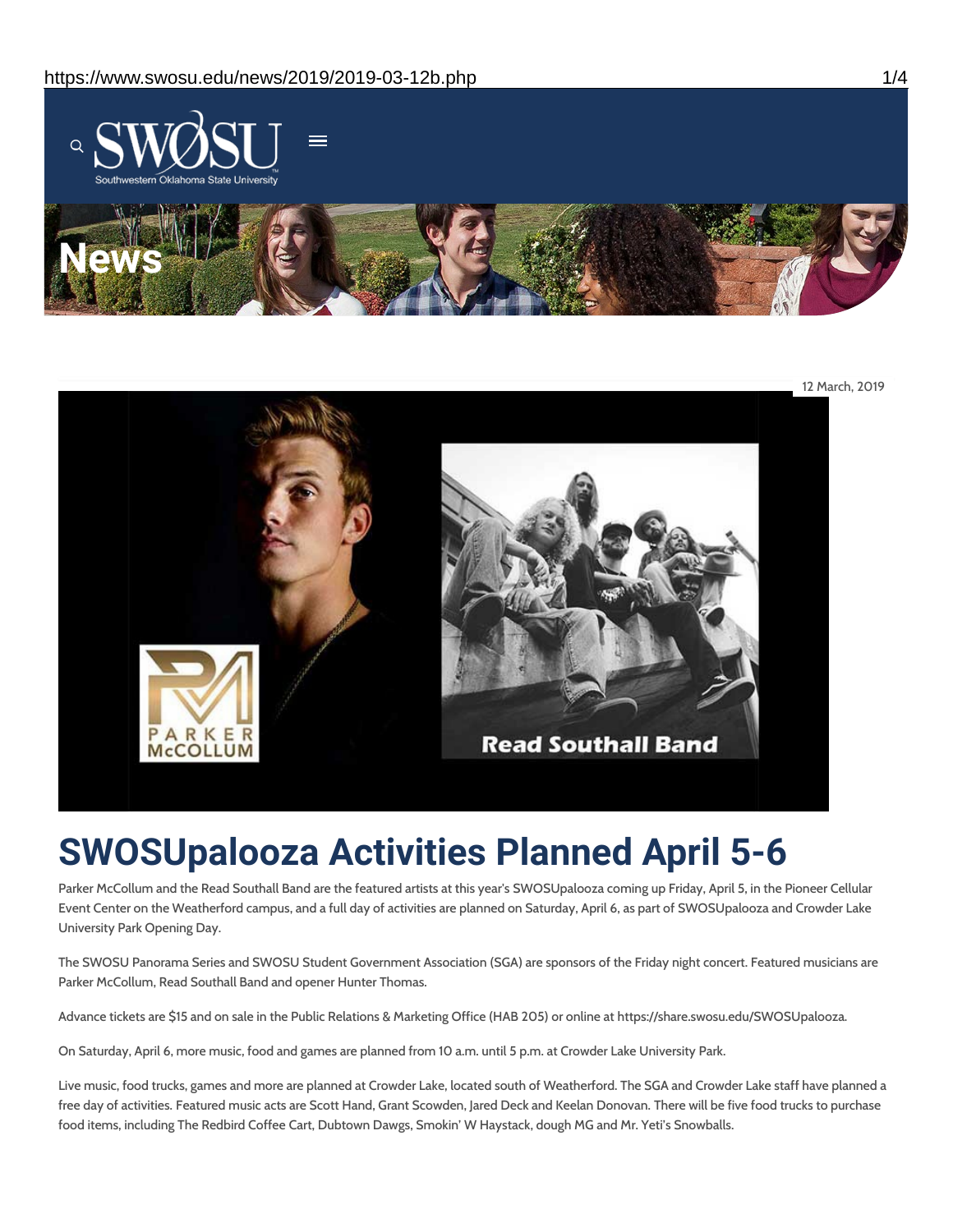#### https://www.swosu.edu/news/2019/2019-03-12b.php 2/4

Crowder Lake University Park is planning a Dutch Oven Cookoff at 11 a.m. and a Downhill Derby Race at 2 p.m. Additional information about those two events are available at the following links: https://share.swosu.edu/DutchOvenCookoff and https://share.swosu.edu/DownhillDerbyRace.

In addition to the cookoff and derby race, there will be volleyball, kayaks, horseshoes, tetherball, ropes course, climbing walls, slack lines and lawn games. Shuttles are being arranged to take students to Crowder Lake for those that do not have transportation.

| Academics                | D |
|--------------------------|---|
| Administration           | D |
| Alumni and Foundation    | D |
| Community                | D |
| Events                   | D |
| <b>Faculty and Staff</b> | D |
| Miscellaneous            | D |
| Sayre                    | D |
| <b>Students</b>          | D |
|                          |   |

## **Archive Links**

| 2018    | D |
|---------|---|
| 2019    | D |
| 2020    | D |
| Archive | D |
|         |   |



## Weatherford Campus

100 Campus Drive Weatherford, OK 73096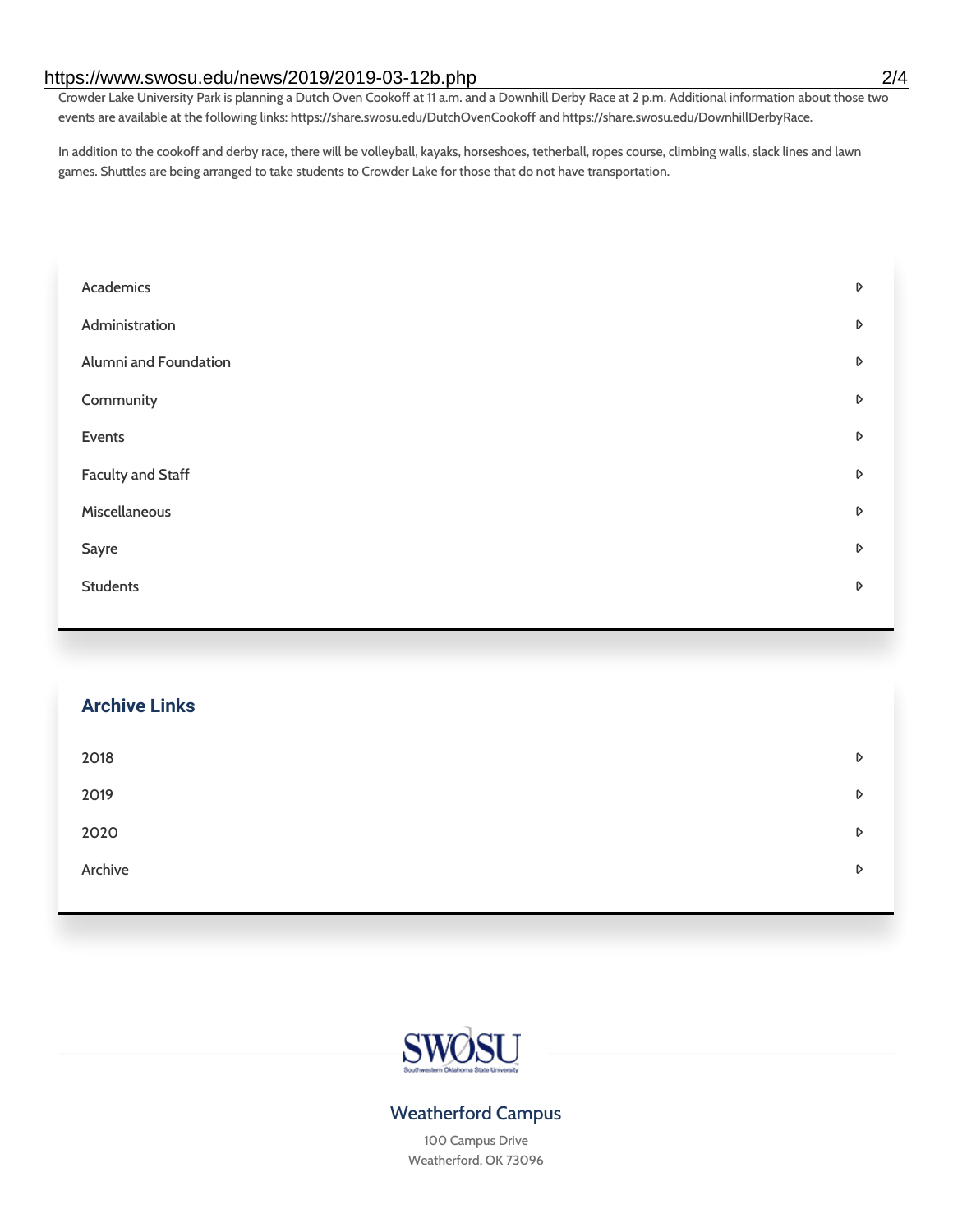#### Sayre Campus

409 E Mississippi Ave Sayre, OK 73662

Connect to Us



Contact [Information](https://www.swosu.edu/about/contact.php)

[University/Facility](https://www.swosu.edu/about/operating-hours.php) Hours

[Campus](https://map.concept3d.com/?id=768#!ct/10964,10214,10213,10212,10205,10204,10203,10202,10136,10129,10128,0,31226,10130,10201,10641,0) Map

Give to [SWOSU](https://standingfirmly.com/donate)

Shop [SWOSU](https://shopswosu.merchorders.com/)



**[Directory](https://www.swosu.edu/directory/index.php)** 

[Calendar](https://eventpublisher.dudesolutions.com/swosu/)

[Apply](https://www.swosu.edu/admissions/apply-to-swosu.php)

[GoSWOSU](https://qlsso.quicklaunchsso.com/home/1267)

[Jobs@SWOSU](https://swosu.csod.com/ux/ats/careersite/1/home?c=swosu)



Current [Students](https://bulldog.swosu.edu/index.php)

[Faculty](https://bulldog.swosu.edu/faculty-staff/index.php) and Staff

**Enrollment Management** [580.774.3782](tel:5807743782)

> **PR/Marketing** [580.774.3063](tel:5807743063)